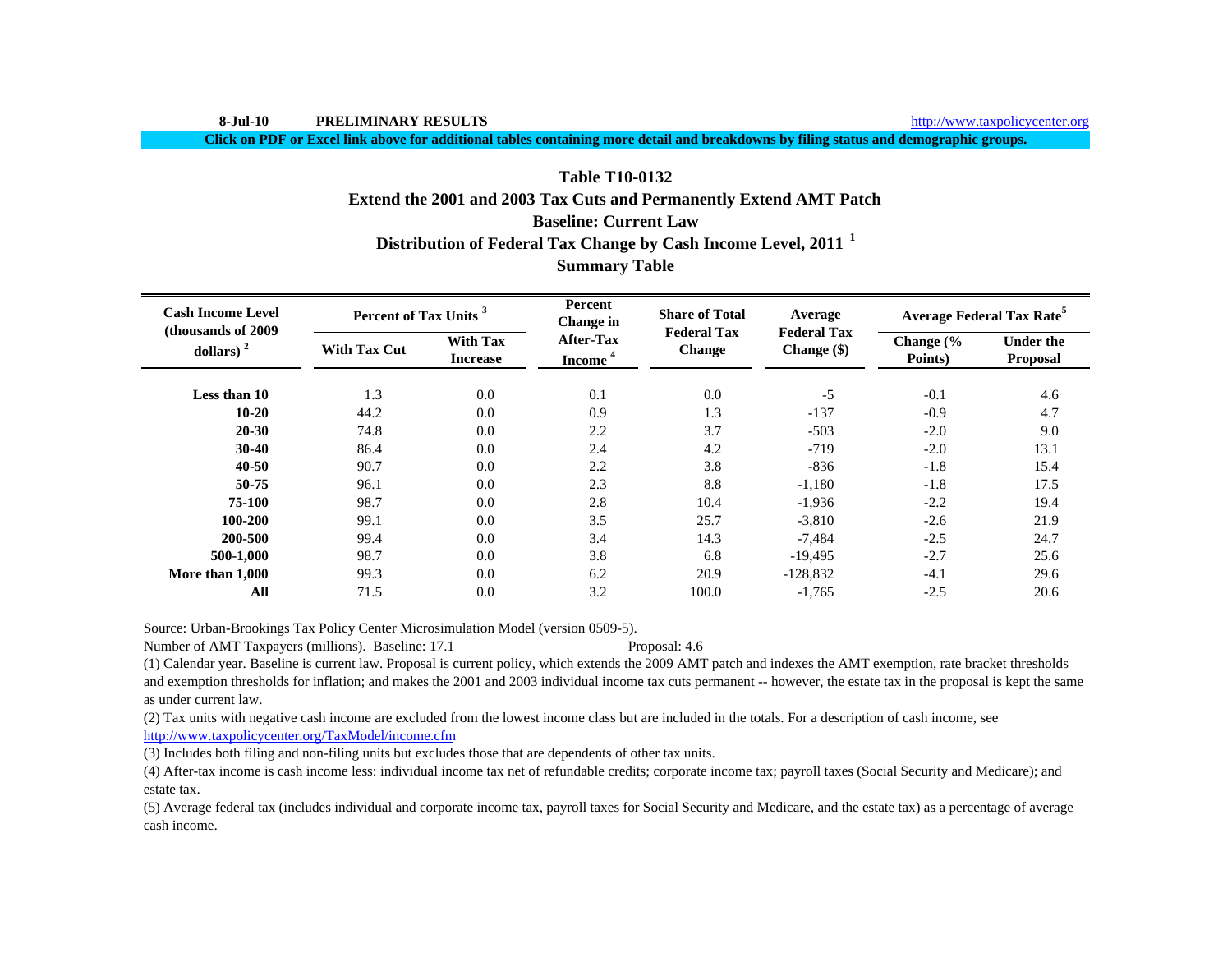f

| <b>Table T10-0132</b>                                                      |
|----------------------------------------------------------------------------|
| Current Policy (with Estate Tax remaining as under Current Law)            |
| <b>Baseline: Current Law</b>                                               |
| Distribution of Federal Tax Change by Cash Income Level, 2011 <sup>1</sup> |
| <b>Detail Table</b>                                                        |

| <b>Cash Income Level</b>            | Percent of Tax Units |                             | <b>Percent Change</b>               | <b>Share of Total</b><br><b>Federal Tax</b> |                | <b>Average Federal Tax Change</b> | <b>Share of Federal Taxes</b> |                       | Average Federal Tax Rate <sup>5</sup> |                       |  |
|-------------------------------------|----------------------|-----------------------------|-------------------------------------|---------------------------------------------|----------------|-----------------------------------|-------------------------------|-----------------------|---------------------------------------|-----------------------|--|
| (thousands of 2009)<br>dollars) $2$ | <b>With Tax Cut</b>  | With Tax<br><b>Increase</b> | in After-Tax<br>Income <sup>*</sup> | Change                                      | <b>Dollars</b> | Percent                           | Change (%<br>Points)          | Under the<br>Proposal | Change (%<br>Points)                  | Under the<br>Proposal |  |
| Less than 10                        | 1.3                  | 0.0                         | 0.1                                 | 0.0                                         | $-5$           | $-1.8$                            | 0.0                           | 0.2                   | $-0.1$                                | 4.6                   |  |
| $10 - 20$                           | 44.2                 | 0.0                         | 0.9                                 | 1.3                                         | $-137$         | $-15.9$                           | $-0.1$                        | 0.8                   | $-0.9$                                | 4.7                   |  |
| 20-30                               | 74.8                 | 0.0                         | 2.2                                 | 3.7                                         | $-503$         | $-17.9$                           | $-0.2$                        | 2.1                   | $-2.0$                                | 9.0                   |  |
| 30-40                               | 86.4                 | 0.0                         | 2.4                                 | 4.2                                         | $-719$         | $-13.2$                           | $-0.1$                        | 3.3                   | $-2.0$                                | 13.1                  |  |
| $40 - 50$                           | 90.7                 | 0.0                         | 2.2                                 | 3.8                                         | $-836$         | $-10.5$                           | 0.0                           | 3.8                   | $-1.8$                                | 15.4                  |  |
| 50-75                               | 96.1                 | 0.0                         | 2.3                                 | 8.8                                         | $-1,180$       | $-9.5$                            | 0.1                           | 10.0                  | $-1.8$                                | 17.5                  |  |
| 75-100                              | 98.7                 | 0.0                         | 2.8                                 | 10.4                                        | $-1,936$       | $-10.1$                           | 0.1                           | 11.1                  | $-2.2$                                | 19.4                  |  |
| 100-200                             | 99.1                 | 0.0                         | 3.5                                 | 25.7                                        | $-3,810$       | $-10.7$                           | 0.0                           | 25.8                  | $-2.6$                                | 21.9                  |  |
| 200-500                             | 99.4                 | 0.0                         | 3.4                                 | 14.3                                        | $-7,484$       | $-9.0$                            | 0.3                           | 17.2                  | $-2.5$                                | 24.7                  |  |
| 500-1.000                           | 98.7                 | 0.0                         | 3.8                                 | 6.8                                         | $-19,495$      | $-9.7$                            | 0.1                           | 7.6                   | $-2.7$                                | 25.6                  |  |
| More than 1,000                     | 99.3                 | 0.0                         | 6.2                                 | 20.9                                        | $-128,832$     | $-12.3$                           | $-0.3$                        | 17.9                  | $-4.1$                                | 29.6                  |  |
| All                                 | 71.5                 | 0.0                         | 3.2                                 | 100.0                                       | $-1,765$       | $-10.7$                           | 0.0                           | 100.0                 | $-2.5$                                | 20.6                  |  |

#### **Baseline Distribution of Income and Federal Taxes by Cash Income Level, 2011 <sup>1</sup>**

| <b>Cash Income Level</b> | Tax Units $3$<br>(thousands of 2009) |                     | Average                    | Average<br><b>Federal Tax</b> | <b>Average After-</b>   | Average<br><b>Federal Tax</b> | <b>Share of Pre-</b><br><b>Tax Income</b> | <b>Share of Post-</b><br><b>Tax Income</b> | Share of<br><b>Federal Taxes</b> |
|--------------------------|--------------------------------------|---------------------|----------------------------|-------------------------------|-------------------------|-------------------------------|-------------------------------------------|--------------------------------------------|----------------------------------|
| dollars) $2$             | Number<br>(thousands)                | Percent of<br>Total | <b>Income</b><br>(Dollars) | <b>Burden</b><br>(Dollars)    | Tax Income<br>(Dollars) | Rate <sup>5</sup>             | Percent of<br>Total                       | Percent of<br>Total                        | Percent of<br>Total              |
| Less than 10             | 19.473                               | 12.5                | 5,992                      | 279                           | 5,712                   | 4.7                           | 1.1                                       | 1.3                                        | 0.2                              |
| $10 - 20$                | 25,675                               | 16.5                | 15,574                     | 862                           | 14,712                  | 5.5                           | 3.6                                       | 4.4                                        | 0.9                              |
| 20-30                    | 20,342                               | 13.1                | 25,575                     | 2,816                         | 22,759                  | 11.0                          | 4.7                                       | 5.4                                        | 2.2                              |
| 30-40                    | 16,056                               | 10.3                | 35,907                     | 5,435                         | 30,472                  | 15.1                          | 5.2                                       | 5.7                                        | 3.4                              |
| 40-50                    | 12,370                               | 8.0                 | 46.113                     | 7,951                         | 38,163                  | 17.2                          | 5.1                                       | 5.5                                        | 3.8                              |
| 50-75                    | 20,373                               | 13.1                | 64,251                     | 12,441                        | 51,810                  | 19.4                          | 11.8                                      | 12.3                                       | 9.9                              |
| 75-100                   | 14,743                               | 9.5                 | 89,246                     | 19,202                        | 70,044                  | 21.5                          | 11.8                                      | 12.1                                       | 11.0                             |
| 100-200                  | 18,513                               | 11.9                | 145,841                    | 35,732                        | 110.108                 | 24.5                          | 24.3                                      | 23.8                                       | 25.8                             |
| 200-500                  | 5,241                                | 3.4                 | 304,480                    | 82,817                        | 221,663                 | 27.2                          | 14.3                                      | 13.6                                       | 16.9                             |
| 500-1.000                | 954                                  | 0.6                 | 711.387                    | 201.790                       | 509.597                 | 28.4                          | 6.1                                       | 5.7                                        | 7.5                              |
| More than 1,000          | 446                                  | 0.3                 | 3.116.878                  | 1.051.066                     | 2,065,813               | 33.7                          | 12.5                                      | 10.8                                       | 18.3                             |
| All                      | 155,368                              | 100.0               | 71,667                     | 16,527                        | 55,140                  | 23.1                          | 100.0                                     | 100.0                                      | 100.0                            |

Source: Urban-Brookings Tax Policy Center Microsimulation Model (version 0509-5).

Number of AMT Taxpayers (millions). Baseline: 17.1

(1) Calendar year. Baseline is current law. Proposal is current policy, which extends the 2009 AMT patch and indexes the AMT exemption, rate bracket thresholds and exemption thresholds for inflation; and makes the 2001 and 2003 individual income tax cuts permanent -- however, the estate tax in the proposal is kept the same as under current law.

(2) Tax units with negative cash income are excluded from the lowest income class but are included in the totals. For a description of cash income, see

http://www.taxpolicycenter.org/TaxModel/income.cfm

(3) Includes both filing and non-filing units but excludes those that are dependents of other tax units.

(4) After-tax income is cash income less: individual income tax net of refundable credits; corporate income tax; payroll taxes (Social Security and Medicare); and estate tax.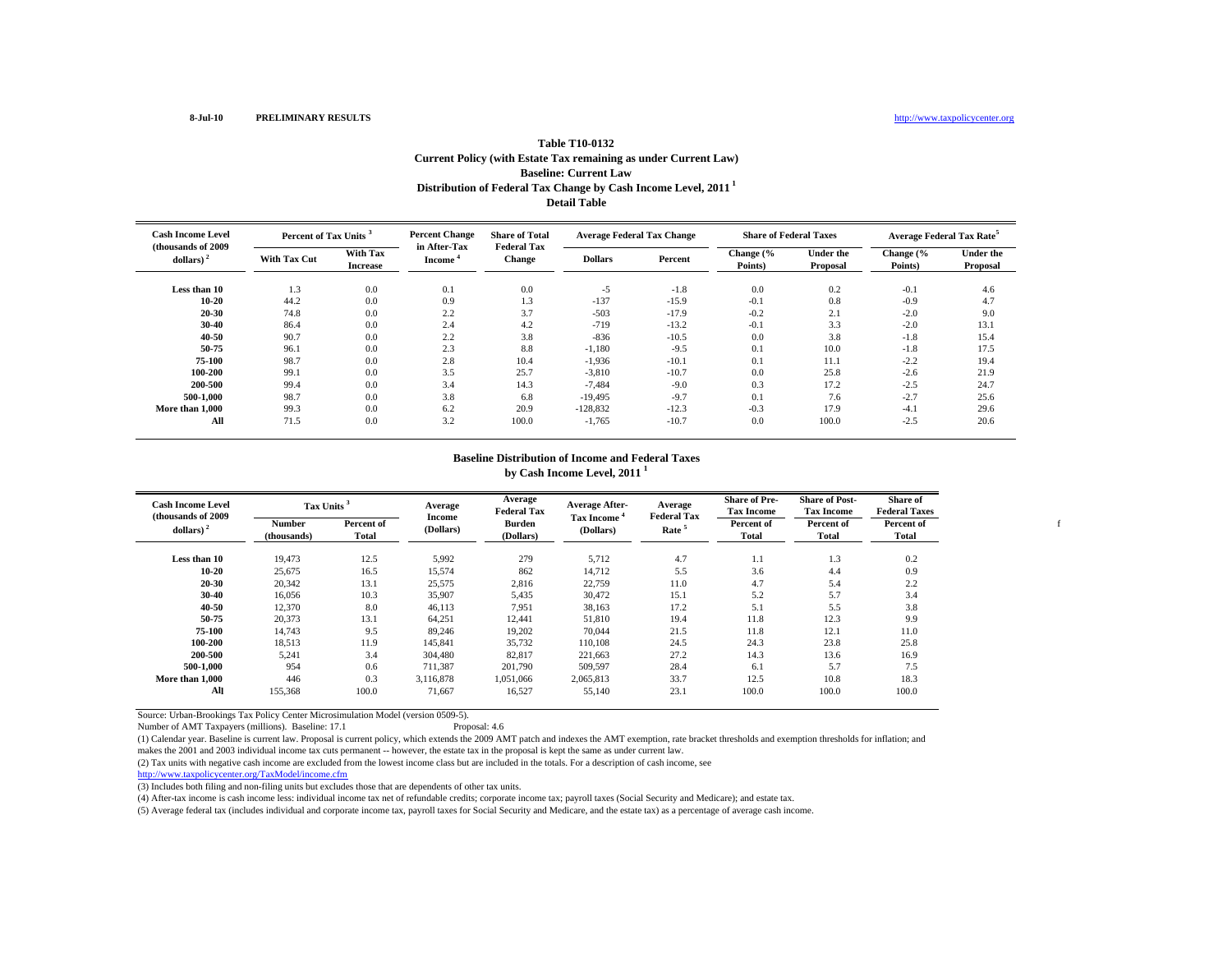## **Distribution of Federal Tax Change by Cash Income Level, 2011 <sup>1</sup> Detail Table - Single Tax Units Table T10-0132 Current Policy (with Estate Tax remaining as under Current Law) Baseline: Current Law**

| <b>Cash Income Level</b><br>(thousands of 2009) |                     | Percent of Tax Units <sup>3</sup> |                                         | <b>Share of Total</b><br><b>Federal Tax</b> |                | <b>Average Federal Tax Change</b> | <b>Share of Federal Taxes</b> |                              | Average Federal Tax Rate <sup>5</sup> |                              |  |
|-------------------------------------------------|---------------------|-----------------------------------|-----------------------------------------|---------------------------------------------|----------------|-----------------------------------|-------------------------------|------------------------------|---------------------------------------|------------------------------|--|
| dollars) $2$                                    | <b>With Tax Cut</b> | With Tax<br><b>Increase</b>       | <b>After-Tax</b><br>Income <sup>-</sup> | <b>Change</b>                               | <b>Dollars</b> | Percent                           | Change (%<br>Points)          | <b>Under the</b><br>Proposal | Change (%<br>Points)                  | <b>Under the</b><br>Proposal |  |
| Less than 10                                    | 0.7                 | 0.0                               | 0.0                                     | 0.0                                         | $\mathbf{0}$   | $-0.1$                            | 0.1                           | 1.2                          | 0.0                                   | 8.5                          |  |
| $10 - 20$                                       | 48.6                | 0.0                               | 0.9                                     | 4.4                                         | $-121$         | $-8.3$                            | $-0.1$                        | 3.6                          | $-0.8$                                | 8.7                          |  |
| $20 - 30$                                       | 74.9                | 0.0                               | 1.5                                     | 8.1                                         | $-322$         | $-8.4$                            | $-0.1$                        | 6.4                          | $-1.3$                                | 13.7                         |  |
| $30 - 40$                                       | 92.4                | 0.0                               | 1.4                                     | 7.3                                         | $-410$         | $-6.1$                            | 0.1                           | 8.3                          | $-1.1$                                | 17.7                         |  |
| $40 - 50$                                       | 97.0                | 0.0                               | 1.3                                     | 6.1                                         | $-466$         | $-5.0$                            | 0.2                           | 8.6                          | $-1.0$                                | 19.4                         |  |
| 50-75                                           | 97.7                | 0.0                               | 1.6                                     | 13.2                                        | $-772$         | $-5.3$                            | 0.3                           | 17.5                         | $-1.2$                                | 21.8                         |  |
| 75-100                                          | 98.5                | 0.0                               | 2.0                                     | 10.7                                        | $-1,331$       | $-6.0$                            | 0.1                           | 12.5                         | $-1.5$                                | 23.8                         |  |
| 100-200                                         | 98.0                | 0.0                               | 2.5                                     | 16.7                                        | $-2,586$       | $-7.0$                            | 0.0                           | 16.4                         | $-1.8$                                | 24.5                         |  |
| 200-500                                         | 99.3                | 0.0                               | 3.1                                     | 10.9                                        | $-6,646$       | $-7.3$                            | $-0.1$                        | 10.2                         | $-2.2$                                | 27.4                         |  |
| 500-1.000                                       | 98.9                | 0.0                               | 3.9                                     | 5.7                                         | $-18,972$      | $-8.5$                            | $-0.1$                        | 4.5                          | $-2.7$                                | 28.9                         |  |
| More than 1,000                                 | 98.8                | 0.0                               | 6.4                                     | 16.9                                        | $-122,044$     | $-10.6$                           | $-0.4$                        | 10.6                         | $-4.0$                                | 33.8                         |  |
| All                                             | 62.0                | 0.0                               | 2.0                                     | 100.0                                       | $-628$         | $-6.9$                            | 0.0                           | 100.0                        | $-1.6$                                | 21.0                         |  |

#### **Baseline Distribution of Income and Federal Taxes by Cash Income Level, 2011 <sup>1</sup>**

| <b>Cash Income Level</b><br>(thousands of 2009) | Tax Units <sup>3</sup>       |                     | Average             | Average<br><b>Federal Tax</b> | <b>Average After-</b><br>Tax Income <sup>*</sup> | Average<br><b>Federal Tax</b> | <b>Share of Pre-</b><br><b>Tax Income</b> | <b>Share of Post-</b><br><b>Tax Income</b> | Share of<br><b>Federal Taxes</b> |
|-------------------------------------------------|------------------------------|---------------------|---------------------|-------------------------------|--------------------------------------------------|-------------------------------|-------------------------------------------|--------------------------------------------|----------------------------------|
| dollars) <sup>2</sup>                           | <b>Number</b><br>(thousands) | Percent of<br>Total | Income<br>(Dollars) | <b>Burden</b><br>(Dollars)    | (Dollars)                                        | Rate <sup>5</sup>             | Percent of<br>Total                       | Percent of<br>Total                        | Percent of<br>Total              |
| Less than 10                                    | 13,625                       | 20.1                | 5,910               | 500                           | 5,410                                            | 8.5                           | 2.9                                       | 3.5                                        | 1.1                              |
| $10 - 20$                                       | 15,494                       | 22.8                | 15.417              | 1,467                         | 13.950                                           | 9.5                           | 8.7                                       | 10.2                                       | 3.7                              |
| $20 - 30$                                       | 10,657                       | 15.7                | 25,474              | 3,814                         | 21,659                                           | 15.0                          | 9.9                                       | 10.9                                       | 6.6                              |
| 30-40                                           | 7,568                        | 11.2                | 35,938              | 6,778                         | 29,160                                           | 18.9                          | 9.9                                       | 10.4                                       | 8.3                              |
| $40 - 50$                                       | 5,576                        | 8.2                 | 46,070              | 9,413                         | 36,657                                           | 20.4                          | 9.4                                       | 9.6                                        | 8.5                              |
| 50-75                                           | 7,296                        | 10.8                | 63.429              | 14.614                        | 48.815                                           | 23.0                          | 16.9                                      | 16.8                                       | 17.2                             |
| 75-100                                          | 3,425                        | 5.1                 | 88,382              | 22,372                        | 66,011                                           | 25.3                          | 11.0                                      | 10.6                                       | 12.4                             |
| 100-200                                         | 2,751                        | 4.1                 | 140,736             | 37,019                        | 103,717                                          | 26.3                          | 14.1                                      | 13.4                                       | 16.4                             |
| 200-500                                         | 701                          | 1.0                 | 306,169             | 90,516                        | 215,653                                          | 29.6                          | 7.8                                       | 7.1                                        | 10.2                             |
| 500-1.000                                       | 127                          | 0.2                 | 709.117             | 224,207                       | 484,910                                          | 31.6                          | 3.3                                       | 2.9                                        | 4.6                              |
| More than 1.000                                 | 59                           | 0.1                 | 3.064.204           | 1,156,133                     | 1.908.071                                        | 37.7                          | 6.6                                       | 5.3                                        | 11.0                             |
| All                                             | 67.885                       | 100.0               | 40.448              | 9,137                         | 31.311                                           | 22.6                          | 100.0                                     | 100.0                                      | 100.0                            |

Source: Urban-Brookings Tax Policy Center Microsimulation Model (version 0509-5).

(1) Calendar year. Baseline is current law. Proposal is current policy, which extends the 2009 AMT patch and indexes the AMT exemption, rate bracket thresholds and exemption thresholds for inflation; and makes the 2001 and 2003 individual income tax cuts permanent -- however, the estate tax in the proposal is kept the same as under current law.

(2) Tax units with negative cash income are excluded from the lowest income class but are included in the totals. For a description of cash income, see

http://www.taxpolicycenter.org/TaxModel/income.cfm

(3) Includes both filing and non-filing units but excludes those that are dependents of other tax units.

(4) After-tax income is cash income less: individual income tax net of refundable credits; corporate income tax; payroll taxes (Social Security and Medicare); and estate tax.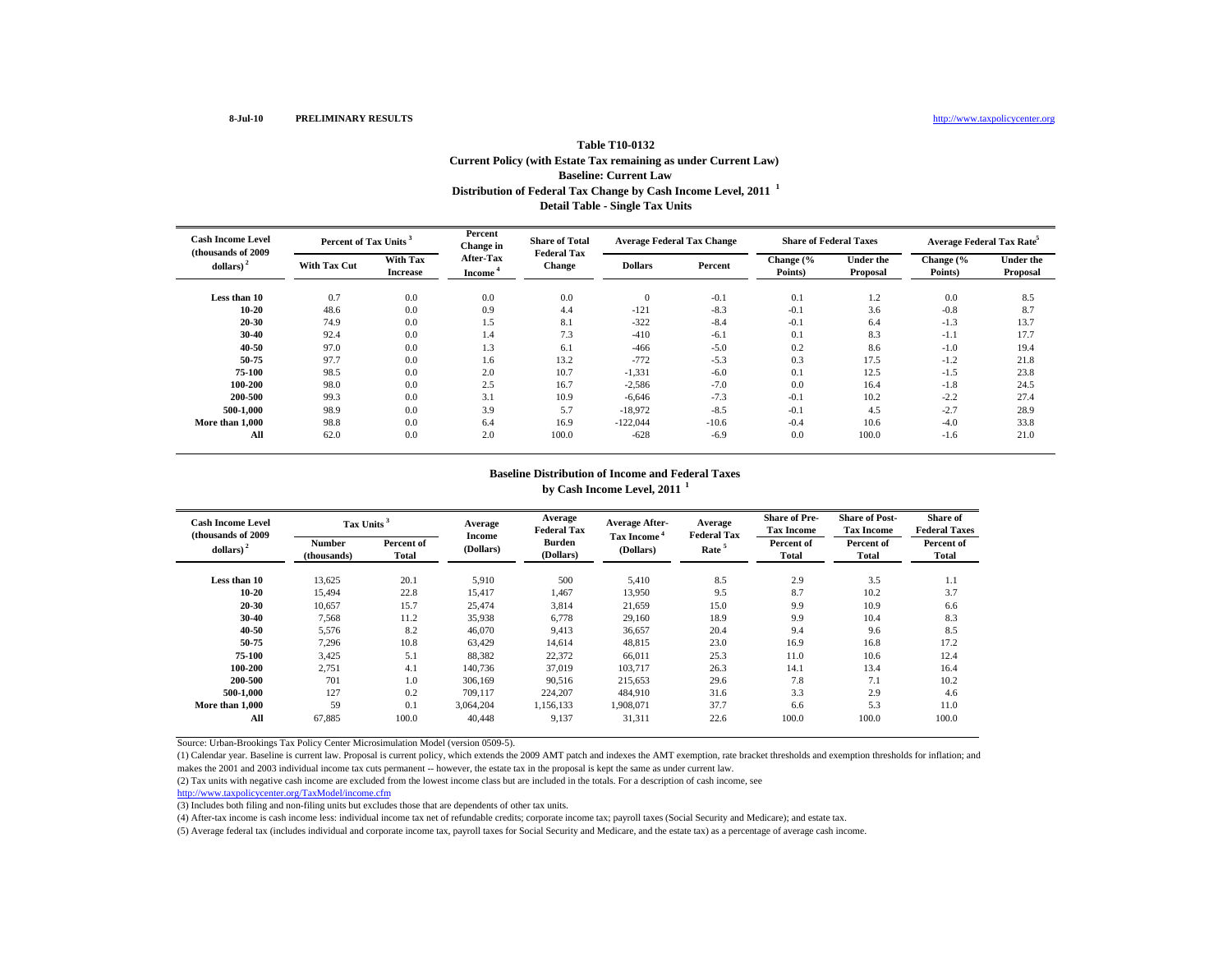## **Distribution of Federal Tax Change by Cash Income Level, 2011 <sup>1</sup> Detail Table - Married Tax Units Filing Jointly Table T10-0132 Current Policy (with Estate Tax remaining as under Current Law) Baseline: Current Law**

| <b>Cash Income Level</b><br>(thousands of 2009) |                     | Percent of Tax Units <sup>3</sup> |                                         | <b>Share of Total</b><br><b>Federal Tax</b> |                | <b>Average Federal Tax Change</b> | <b>Share of Federal Taxes</b> |                              | Average Federal Tax Rate <sup>5</sup> |                              |  |
|-------------------------------------------------|---------------------|-----------------------------------|-----------------------------------------|---------------------------------------------|----------------|-----------------------------------|-------------------------------|------------------------------|---------------------------------------|------------------------------|--|
| dollars) $^{2}$                                 | <b>With Tax Cut</b> | With Tax<br><b>Increase</b>       | <b>After-Tax</b><br>Income <sup>®</sup> | <b>Change</b>                               | <b>Dollars</b> | Percent                           | Change (%<br>Points)          | <b>Under the</b><br>Proposal | Change (%<br>Points)                  | <b>Under the</b><br>Proposal |  |
| Less than 10                                    | 4.8                 | 0.0                               | 0.6                                     | 0.0                                         | $-28$          | $-12.6$                           | 0.0                           | 0.0                          | $-0.5$                                | 3.7                          |  |
| $10 - 20$                                       | 27.8                | 0.0                               | 0.8                                     | 0.3                                         | $-121$         | $-21.0$                           | 0.0                           | 0.1                          | $-0.8$                                | 2.8                          |  |
| $20 - 30$                                       | 63.0                | 0.0                               | 2.7                                     | 1.5                                         | $-639$         | $-35.0$                           | $-0.1$                        | 0.4                          | $-2.5$                                | 4.6                          |  |
| $30 - 40$                                       | 68.1                | 0.0                               | 2.9                                     | 2.1                                         | $-950$         | $-25.5$                           | $-0.2$                        | 0.8                          | $-2.6$                                | 7.7                          |  |
| 40-50                                           | 78.7                | 0.0                               | 2.8                                     | 2.3                                         | $-1,124$       | $-18.7$                           | $-0.1$                        | 1.3                          | $-2.4$                                | 10.5                         |  |
| 50-75                                           | 94.2                | 0.0                               | 2.5                                     | 6.5                                         | $-1,367$       | $-12.8$                           | $-0.1$                        | 5.8                          | $-2.1$                                | 14.2                         |  |
| 75-100                                          | 98.7                | 0.0                               | 3.0                                     | 10.2                                        | $-2,118$       | $-11.8$                           | 0.0                           | 10.0                         | $-2.4$                                | 17.7                         |  |
| 100-200                                         | 99.4                | 0.0                               | 3.7                                     | 29.9                                        | $-4,087$       | $-11.5$                           | 0.1                           | 30.3                         | $-2.8$                                | 21.4                         |  |
| 200-500                                         | 99.5                | 0.0                               | 3.5                                     | 16.5                                        | $-7,696$       | $-9.4$                            | 0.5                           | 20.9                         | $-2.5$                                | 24.4                         |  |
| 500-1.000                                       | 98.8                | 0.0                               | 3.8                                     | 7.7                                         | $-19,629$      | $-9.9$                            | 0.2                           | 9.2                          | $-2.8$                                | 25.1                         |  |
| More than 1,000                                 | 99.4                | 0.0                               | 6.2                                     | 23.0                                        | $-127,348$     | $-12.6$                           | $-0.2$                        | 21.0                         | $-4.2$                                | 28.9                         |  |
| All                                             | 82.2                | 0.0                               | 3.7                                     | 100.0                                       | $-3,355$       | $-11.6$                           | 0.0                           | 100.0                        | $-2.8$                                | 21.3                         |  |

#### **Baseline Distribution of Income and Federal Taxes by Cash Income Level, 2011 <sup>1</sup>**

| <b>Cash Income Level</b><br>(thousands of 2009) | Tax Units <sup>3</sup>       |                     | Average             | Average<br><b>Federal Tax</b>                                                       | <b>Average After-</b><br>Tax Income <sup>*</sup> | Average<br><b>Federal Tax</b> | <b>Share of Pre-</b><br><b>Tax Income</b> | <b>Share of Post-</b><br><b>Tax Income</b> | <b>Share of</b><br><b>Federal Taxes</b> |
|-------------------------------------------------|------------------------------|---------------------|---------------------|-------------------------------------------------------------------------------------|--------------------------------------------------|-------------------------------|-------------------------------------------|--------------------------------------------|-----------------------------------------|
| dollars) $2$                                    | <b>Number</b><br>(thousands) | Percent of<br>Total | Income<br>(Dollars) | <b>Burden</b><br>Percent of<br>Rate <sup>5</sup><br>(Dollars)<br>(Dollars)<br>Total |                                                  | Percent of<br>Total           | Percent of<br><b>Total</b>                |                                            |                                         |
| Less than 10                                    | 2.449                        | 4.0                 | 5,126               | 219                                                                                 | 4,906                                            | 4.3                           | 0.2                                       | 0.2                                        | 0.0                                     |
| 10-20                                           | 4,462                        | 7.3                 | 15,983              | 575                                                                                 | 15,408                                           | 3.6                           | 1.0                                       | 1.3                                        | 0.2                                     |
| $20 - 30$                                       | 4,928                        | 8.1                 | 25,734              | 1,825                                                                               | 23,910                                           | 7.1                           | 1.7                                       | 2.1                                        | 0.5                                     |
| $30 - 40$                                       | 4,438                        | 7.3                 | 36,076              | 3,729                                                                               | 32,348                                           | 10.3                          | 2.2                                       | 2.6                                        | 0.9                                     |
| 40-50                                           | 4,139                        | 6.8                 | 46,216              | 5,997                                                                               | 40,219                                           | 13.0                          | 2.6                                       | 3.0                                        | 1.4                                     |
| 50-75                                           | 9,641                        | 15.9                | 65,170              | 10,650                                                                              | 54,520                                           | 16.3                          | 8.6                                       | 9.5                                        | 5.9                                     |
| 75-100                                          | 9.818                        | 16.2                | 89,778              | 17.970                                                                              | 71,808                                           | 20.0                          | 12.1                                      | 12.8                                       | 10.1                                    |
| 100-200                                         | 14.926                       | 24.6                | 147.281             | 35,590                                                                              | 111.691                                          | 24.2                          | 30.2                                      | 30.2                                       | 30.3                                    |
| 200-500                                         | 4,378                        | 7.2                 | 304,202             | 81,778                                                                              | 222,424                                          | 26.9                          | 18.3                                      | 17.7                                       | 20.4                                    |
| 500-1.000                                       | 795                          | 1.3                 | 712,174             | 198,419                                                                             | 513,755                                          | 27.9                          | 7.8                                       | 7.4                                        | 9.0                                     |
| More than 1,000                                 | 368                          | 0.6                 | 3,053,140           | 1,009,567                                                                           | 2,043,573                                        | 33.1                          | 15.5                                      | 13.7                                       | 21.2                                    |
| All                                             | 60.792                       | 100.0               | 119,608             | 28,858                                                                              | 90,750                                           | 24.1                          | 100.0                                     | 100.0                                      | 100.0                                   |

Source: Urban-Brookings Tax Policy Center Microsimulation Model (version 0509-5).

(1) Calendar year. Baseline is current law. Proposal is current policy, which extends the 2009 AMT patch and indexes the AMT exemption, rate bracket thresholds and exemption thresholds for inflation; and makes the 2001 and 2003 individual income tax cuts permanent -- however, the estate tax in the proposal is kept the same as under current law.

(2) Tax units with negative cash income are excluded from the lowest income class but are included in the totals. For a description of cash income, see

http://www.taxpolicycenter.org/TaxModel/income.cfm

(3) Includes both filing and non-filing units but excludes those that are dependents of other tax units.

(4) After-tax income is cash income less: individual income tax net of refundable credits; corporate income tax; payroll taxes (Social Security and Medicare); and estate tax.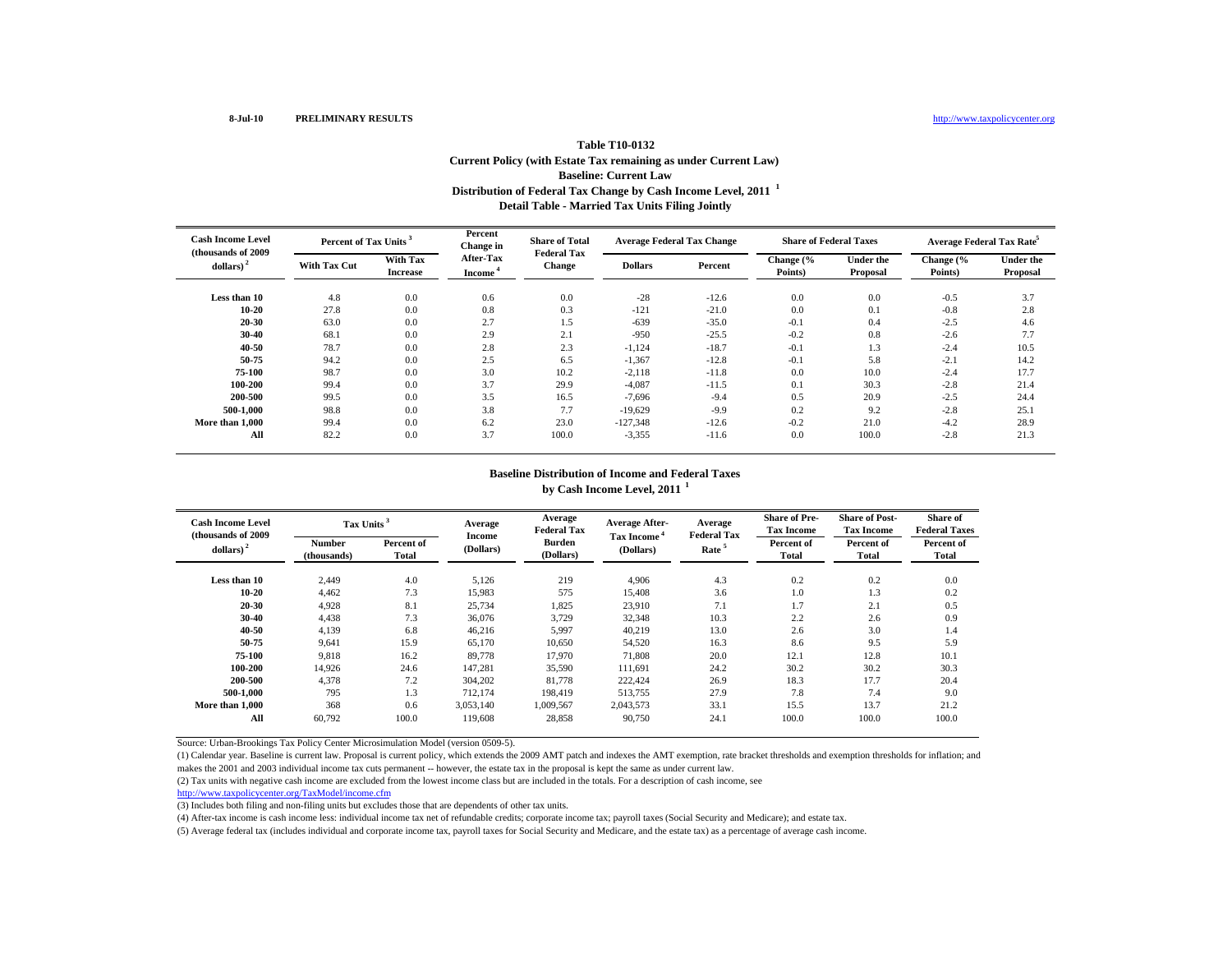## **Distribution of Federal Tax Change by Cash Income Level, 2011 <sup>1</sup> Detail Table - Head of Household Tax UnitsTable T10-0132 Current Policy (with Estate Tax remaining as under Current Law) Baseline: Current Law**

| <b>Cash Income Level</b><br>(thousands of 2009) |              | Percent of Tax Units <sup>3</sup> |                                  | <b>Share of Total</b><br><b>Federal Tax</b> |                | <b>Average Federal Tax Change</b> | <b>Share of Federal Taxes</b> |                              | Average Federal Tax Rate <sup>5</sup> |                              |  |
|-------------------------------------------------|--------------|-----------------------------------|----------------------------------|---------------------------------------------|----------------|-----------------------------------|-------------------------------|------------------------------|---------------------------------------|------------------------------|--|
| $\boldsymbol{\mathrm{dollars}}$ ) <sup>2</sup>  | With Tax Cut | With Tax<br><b>Increase</b>       | After-Tax<br>Income <sup>®</sup> | <b>Change</b>                               | <b>Dollars</b> | Percent                           | Change (%<br>Points)          | <b>Under the</b><br>Proposal | Change (%<br>Points)                  | <b>Under the</b><br>Proposal |  |
| Less than 10                                    | 0.6          | 0.0                               | 0.1                              | 0.1                                         | -6             | 0.9                               | $-0.3$                        | $-1.7$                       | $-0.1$                                | $-9.2$                       |  |
| $10 - 20$                                       | 42.9         | 0.0                               | 1.1                              | 4.5                                         | $-186$         | 25.3                              | $-1.4$                        | $-4.2$                       | $-1.2$                                | $-5.9$                       |  |
| $20 - 30$                                       | 85.9         | 0.0                               | 3.2                              | 15.6                                        | $-784$         | $-57.8$                           | $-2.1$                        | 2.1                          | $-3.1$                                | 2.2                          |  |
| $30 - 40$                                       | 95.1         | 0.0                               | 3.5                              | 17.9                                        | $-1,081$       | $-23.9$                           | $-1.2$                        | 10.5                         | $-3.0$                                | 9.7                          |  |
| 40-50                                           | 96.6         | 0.0                               | 3.1                              | 12.3                                        | $-1,175$       | $-15.4$                           | 0.0                           | 12.5                         | $-2.6$                                | 14.0                         |  |
| 50-75                                           | 98.6         | 0.0                               | 2.9                              | 19.5                                        | $-1,471$       | $-11.8$                           | 1.2                           | 26.9                         | $-2.3$                                | 17.4                         |  |
| 75-100                                          | 98.9         | 0.0                               | 3.1                              | 12.0                                        | $-2,092$       | $-10.7$                           | 1.0                           | 18.5                         | $-2.4$                                | 20.0                         |  |
| 100-200                                         | 99.5         | 0.0                               | 2.7                              | 8.9                                         | $-2,772$       | $-8.3$                            | 1.4                           | 18.1                         | $-2.0$                                | 22.5                         |  |
| 200-500                                         | 99.5         | 0.0                               | 2.1                              | 2.5                                         | $-4,713$       | $-6.1$                            | 0.7                           | 7.1                          | $-1.6$                                | 23.6                         |  |
| 500-1.000                                       | 97.6         | 0.0                               | 3.3                              | 1.6                                         | $-16,783$      | $-9.2$                            | 0.2                           | 3.0                          | $-2.5$                                | 24.1                         |  |
| More than 1,000                                 | 99.5         | 0.0                               | 6.0                              | 5.0                                         | $-119,834$     | $-11.5$                           | 0.3                           | 7.0                          | $-3.9$                                | 30.1                         |  |
| All                                             | 69.9         | 0.0                               | 2.8                              | 100.0                                       | $-917$         | $-15.6$                           | 0.0                           | 100.0                        | $-2.4$                                | 12.9                         |  |

#### **Baseline Distribution of Income and Federal Taxes by Cash Income Level, 2011 <sup>1</sup>**

| <b>Cash Income Level</b><br>(thousands of 2009) | Tax Units <sup>3</sup>       |                     | Average             | Average<br><b>Federal Tax</b> | <b>Average After-</b>                | Average<br><b>Federal Tax</b> | <b>Share of Pre-</b><br><b>Tax Income</b> | <b>Share of Post-</b><br><b>Tax Income</b> | Share of<br><b>Federal Taxes</b> |
|-------------------------------------------------|------------------------------|---------------------|---------------------|-------------------------------|--------------------------------------|-------------------------------|-------------------------------------------|--------------------------------------------|----------------------------------|
| dollars) $2$                                    | <b>Number</b><br>(thousands) | Percent of<br>Total | Income<br>(Dollars) | <b>Burden</b><br>(Dollars)    | Tax Income <sup>4</sup><br>(Dollars) | Rate <sup>5</sup>             | Percent of<br>Total                       | Percent of<br>Total                        | Percent of<br><b>Total</b>       |
| Less than 10                                    | 3,209                        | 13.3                | 6.999               | $-637$                        | 7,635                                | $-9.1$                        | 2.4                                       | 3.1                                        | $-1.4$                           |
| 10-20                                           | 5.408                        | 22.4                | 15,686              | $-737$                        | 16,423                               | $-4.7$                        | 9.1                                       | 11.3                                       | $-2.8$                           |
| $20 - 30$                                       | 4,419                        | 18.3                | 25,635              | 1,356                         | 24,279                               | 5.3                           | 12.2                                      | 13.6                                       | 4.2                              |
| $30 - 40$                                       | 3,670                        | 15.2                | 35,569              | 4,515                         | 31,053                               | 12.7                          | 14.1                                      | 14.5                                       | 11.7                             |
| 40-50                                           | 2,322                        | 9.6                 | 46,068              | 7,642                         | 38,426                               | 16.6                          | 11.5                                      | 11.4                                       | 12.5                             |
| 50-75                                           | 2,941                        | 12.2                | 63,194              | 12,461                        | 50,733                               | 19.7                          | 20.0                                      | 19.0                                       | 25.8                             |
| 75-100                                          | 1,267                        | 5.2                 | 87,790              | 19,613                        | 68,176                               | 22.3                          | 12.0                                      | 11.0                                       | 17.5                             |
| 100-200                                         | 710                          | 2.9                 | 135,920             | 33,352                        | 102.567                              | 24.5                          | 10.4                                      | 9.3                                        | 16.7                             |
| 200-500                                         | 119                          | 0.5                 | 304,528             | 76.713                        | 227,814                              | 25.2                          | 3.9                                       | 3.4                                        | 6.4                              |
| 500-1.000                                       | 21                           | 0.1                 | 686,300             | 182,047                       | 504.253                              | 26.5                          | 1.6                                       | 1.4                                        | 2.8                              |
| More than 1,000                                 | Q                            | 0.0                 | 3.051.458           | 1,038,145                     | 2,013,313                            | 34.0                          | 3.0                                       | 2.3                                        | 6.7                              |
| All                                             | 24,178                       | 100.0               | 38,406              | 5,878                         | 32,528                               | 15.3                          | 100.0                                     | 100.0                                      | 100.0                            |

Source: Urban-Brookings Tax Policy Center Microsimulation Model (version 0509-5).

(1) Calendar year. Baseline is current law. Proposal is current policy, which extends the 2009 AMT patch and indexes the AMT exemption, rate bracket thresholds and exemption thresholds for inflation; and makes the 2001 and 2003 individual income tax cuts permanent -- however, the estate tax in the proposal is kept the same as under current law.

(2) Tax units with negative cash income are excluded from the lowest income class but are included in the totals. For a description of cash income, see

http://www.taxpolicycenter.org/TaxModel/income.cfm

(3) Includes both filing and non-filing units but excludes those that are dependents of other tax units.

(4) After-tax income is cash income less: individual income tax net of refundable credits; corporate income tax; payroll taxes (Social Security and Medicare); and estate tax.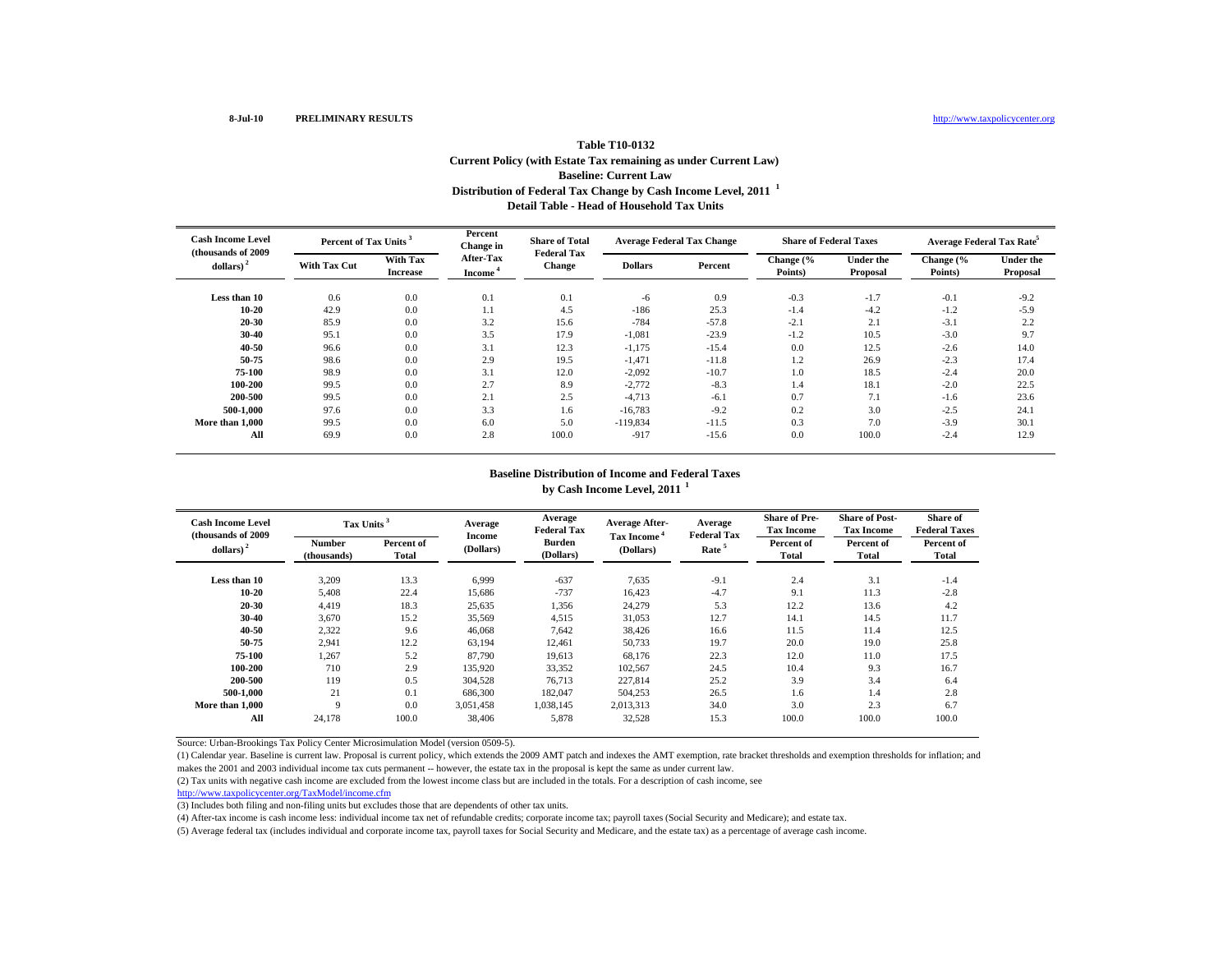# **Distribution of Federal Tax Change by Cash Income Level, 2011 1 Detail Table - Tax Units with Children Table T10-0132Current Policy (with Estate Tax remaining as under Current Law) Baseline: Current Law**

| <b>Cash Income Level</b><br>(thousands of 2009) | Percent of Tax Units <sup>3</sup> |                             | <b>Percent Change</b><br>in After-Tax | <b>Share of Total</b><br><b>Federal Tax</b> |                | <b>Average Federal Tax Change</b> | <b>Share of Federal Taxes</b> |                              | Average Federal Tax Rate <sup>5</sup> |                              |  |
|-------------------------------------------------|-----------------------------------|-----------------------------|---------------------------------------|---------------------------------------------|----------------|-----------------------------------|-------------------------------|------------------------------|---------------------------------------|------------------------------|--|
| dollars) $2$                                    | <b>With Tax Cut</b>               | With Tax<br><b>Increase</b> | Income <sup>®</sup>                   | Change                                      | <b>Dollars</b> | Percent                           | Change (%<br>Points)          | <b>Under the</b><br>Proposal | Change (%<br>Points)                  | <b>Under the</b><br>Proposal |  |
| Less than 10                                    | 1.4                               | 0.0                         | 0.3                                   | 0.1                                         | $-20$          | 2.4                               | $-0.1$                        | $-0.4$                       | $-0.3$                                | $-13.1$                      |  |
| $10 - 20$                                       | 46.5                              | 0.0                         | 1.4                                   | 1.1                                         | $-235$         | 18.9                              | $-0.3$                        | $-1.0$                       | $-1.5$                                | $-9.4$                       |  |
| 20-30                                           | 89.3                              | 0.0                         | 4.3                                   | 4.2                                         | $-1,054$       | $-117.8$                          | $-0.6$                        | $-0.1$                       | $-4.1$                                | $-0.6$                       |  |
| 30-40                                           | 96.7                              | 0.0                         | 4.5                                   | 5.0                                         | $-1,421$       | $-33.8$                           | $-0.5$                        | 1.5                          | $-4.0$                                | 7.8                          |  |
| 40-50                                           | 97.0                              | 0.0                         | 4.1                                   | 4.4                                         | $-1,571$       | $-21.5$                           | $-0.3$                        | 2.5                          | $-3.4$                                | 12.4                         |  |
| 50-75                                           | 98.6                              | 0.0                         | 3.5                                   | 9.1                                         | $-1,827$       | $-15.1$                           | $-0.2$                        | 7.9                          | $-2.8$                                | 15.9                         |  |
| 75-100                                          | 99.5                              | 0.0                         | 3.7                                   | 11.7                                        | $-2,620$       | $-13.9$                           | $-0.1$                        | 11.2                         | $-2.9$                                | 18.2                         |  |
| 100-200                                         | 99.8                              | 0.0                         | 4.0                                   | 27.7                                        | $-4,457$       | $-12.2$                           | 0.4                           | 30.6                         | $-3.0$                                | 21.7                         |  |
| 200-500                                         | 99.7                              | 0.0                         | 3.4                                   | 13.4                                        | $-7,548$       | $-9.0$                            | 1.0                           | 20.8                         | $-2.5$                                | 25.0                         |  |
| 500-1.000                                       | 99.2                              | 0.0                         | 4.2                                   | 6.2                                         | $-20.953$      | $-10.0$                           | 0.3                           | 8.6                          | $-2.9$                                | 26.5                         |  |
| More than 1.000                                 | 99.6                              | 0.0                         | 6.7                                   | 17.2                                        | $-135,037$     | $-12.6$                           | 0.2                           | 18.3                         | $-4.4$                                | 30.2                         |  |
| All                                             | 83.2                              | 0.0                         | 4.1                                   | 100.0                                       | $-2,811$       | $-13.4$                           | 0.0                           | 100.0                        | $-3.1$                                | 20.2                         |  |

#### **Baseline Distribution of Income and Federal Taxes by Cash Income Level, 2011 <sup>1</sup>**

| <b>Cash Income Level</b><br>(thousands of 2009) |                              | Tax Units <sup>3</sup> |                     | Average<br><b>Federal Tax</b> | <b>Average After-</b>   | Average<br><b>Federal Tax</b> | <b>Share of Pre-</b><br><b>Tax Income</b> | <b>Share of Post-</b><br><b>Tax Income</b> | Share of<br><b>Federal Taxes</b> |
|-------------------------------------------------|------------------------------|------------------------|---------------------|-------------------------------|-------------------------|-------------------------------|-------------------------------------------|--------------------------------------------|----------------------------------|
| dollars) $2$                                    | <b>Number</b><br>(thousands) | Percent of<br>Total    | Income<br>(Dollars) | <b>Burden</b><br>(Dollars)    | Tax Income<br>(Dollars) | Rate <sup>5</sup>             | Percent of<br>Total                       | Percent of<br>Total                        | Percent of<br>Total              |
| Less than 10                                    | 3,805                        | 7.8                    | 6,625               | $-850$                        | 7,475                   | $-12.8$                       | 0.6                                       | 0.8                                        | $-0.3$                           |
| $10 - 20$                                       | 6,209                        | 12.7                   | 15,826              | $-1,244$                      | 17,070                  | $-7.9$                        | 2.2                                       | 3.1                                        | $-0.8$                           |
| 20-30                                           | 5,470                        | 11.2                   | 25,668              | 895                           | 24,773                  | 3.5                           | 3.2                                       | 4.0                                        | 0.5                              |
| 30-40                                           | 4,817                        | 9.9                    | 35,746              | 4,207                         | 31,539                  | 11.8                          | 3.9                                       | 4.5                                        | 2.0                              |
| 40-50                                           | 3,830                        | 7.8                    | 46,097              | 7,295                         | 38,802                  | 15.8                          | 4.0                                       | 4.4                                        | 2.7                              |
| 50-75                                           | 6,853                        | 14.0                   | 64,651              | 12,119                        | 52,533                  | 18.7                          | 10.0                                      | 10.6                                       | 8.1                              |
| 75-100                                          | 6,138                        | 12.6                   | 89,544              | 18,919                        | 70,625                  | 21.1                          | 12.4                                      | 12.8                                       | 11.3                             |
| 100-200                                         | 8.529                        | 17.4                   | 147,403             | 36.469                        | 110.934                 | 24.7                          | 28.4                                      | 27.9                                       | 30.2                             |
| 200-500                                         | 2,436                        | 5.0                    | 303,499             | 83,548                        | 219.951                 | 27.5                          | 16.7                                      | 15.8                                       | 19.8                             |
| 500-1.000                                       | 405                          | 0.8                    | 714,589             | 210,207                       | 504.382                 | 29.4                          | 6.6                                       | 6.0                                        | 8.3                              |
| More than 1,000                                 | 175                          | 0.4                    | 3,095,878           | 1,068,759                     | 2,027,119               | 34.5                          | 12.3                                      | 10.5                                       | 18.2                             |
| All                                             | 48,902                       | 100.0                  | 90,398              | 21,058                        | 69,340                  | 23.3                          | 100.0                                     | 100.0                                      | 100.0                            |

Source: Urban-Brookings Tax Policy Center Microsimulation Model (version 0509-5).

Note: Tax units with children are those claiming an exemption for children at home or away from home.

(1) Calendar year. Baseline is current law. Proposal is current policy, which extends the 2009 AMT patch and indexes the AMT exemption, rate bracket thresholds and exemption thresholds for inflation; and makes the 2001 and 2003 individual income tax cuts permanent -- however, the estate tax in the proposal is kept the same as under current law.

(2) Tax units with negative cash income are excluded from the lowest income class but are included in the totals. For a description of cash income, see

http://www.taxpolicycenter.org/TaxModel/income.cfm

(3) Includes both filing and non-filing units but excludes those that are dependents of other tax units.

(4) After-tax income is cash income less: individual income tax net of refundable credits; corporate income tax; payroll taxes (Social Security and Medicare); and estate tax.